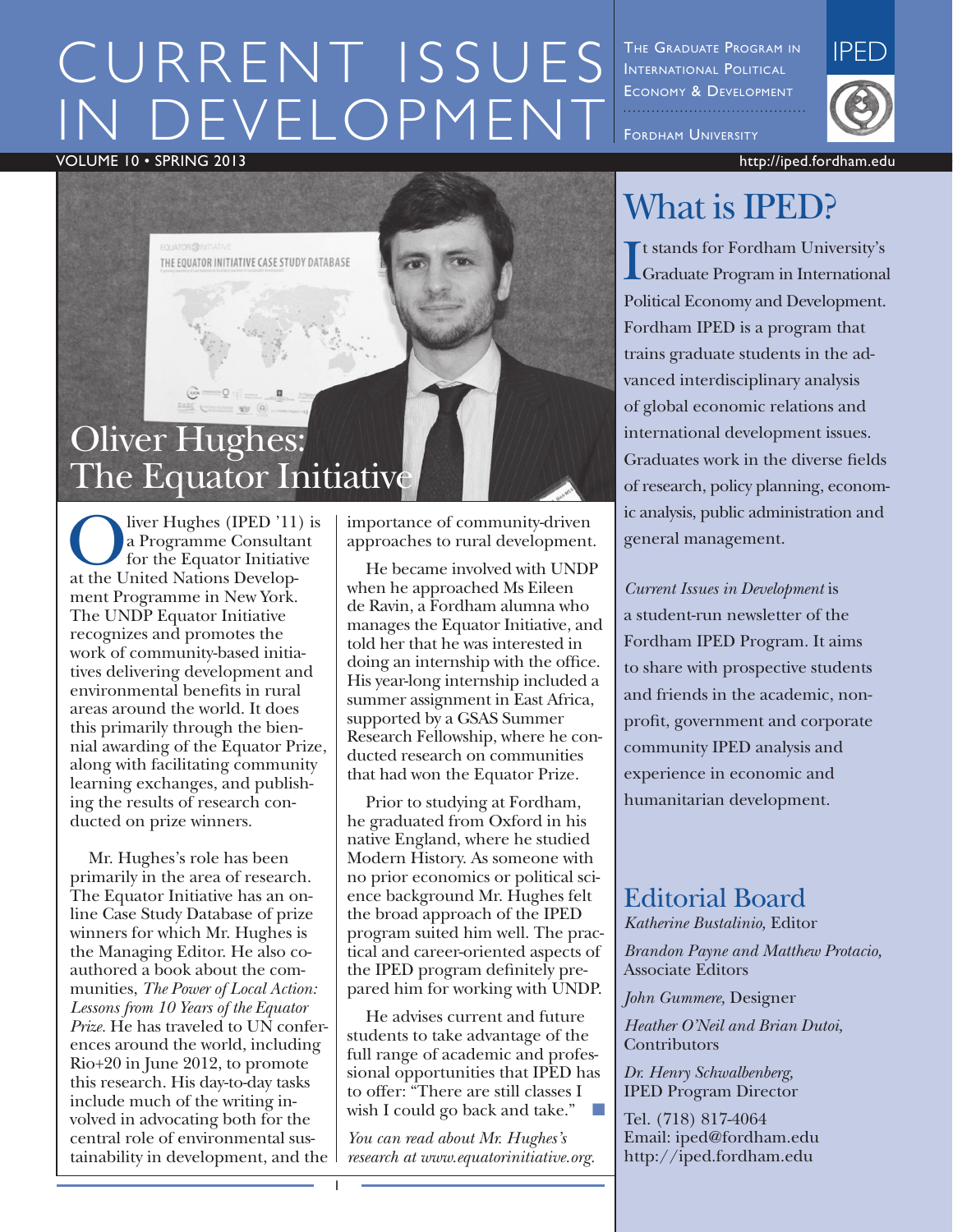## The Impact of U.S. Agency for International Development (USAID) Funding on Agriculture

*By Heather O'Neil*

has recently reprioritized agriculture as a focus area critical to combating global food insecurity. Its approach is based on investments in technological research, development of agricultural markets, improved access to capital, provision of extension services, and delivery of emergency food assistance when needed. However, the effectiveness of these programs is often called into question when accurate targeting is hindered by the demands of foreign policy and domestic political lobbies.

This research attempts to ascertain whether USAID funding supports or hinders agricultural productivity. It covers 64 countries included in the *International Food Policy and Research Institute's (IFPRI) Statistics of Public Expenditure for Economic Development (SPEED)* database which offers public expenditure information in various sectors,

including agriculture. The data set also included 2007 data from the World Bank, the FAO, and the U.S. Overseas Loans and Grants report.

Results show that USAID funding has a negative effect on value added per worker in recipient countries. Likewise, public expenditure in agriculture has a negative effect on productivity. This could be due to the inadequate support at the host country level or inefficient configuration of expenditure. However, results also indicate that USAID funding and agricultural expenditure jointly have a positive significant impact. Thus, local government participation is necessary for USAID funding to be more effective.

Further research is warranted to investigate the determinants of a successful agricultural funding program. The results are limited by a comparatively small sample size and the use of cross sectional rather than panel data.

The regression function is as follows:

*LnAgValAddi = 15.58 – 0.34LnAgExdi + 0.002AgMachi + 0.001Ferti – 5.71Aidi + 0.06RDi + 0.003Crediti - 0.04Employi – 0.003Roadsi – 0.00000012AgMachi 2 – 0.000002Ferti 2 + 0.27LnExdAidi*

| <b>Variables</b>                    | <b>Coefficient Definition</b> |                                                                              |  |  |
|-------------------------------------|-------------------------------|------------------------------------------------------------------------------|--|--|
| LnAgValAdd                          |                               | Log agriculture value added per worker<br>$\frac{1}{2000}$ USD)              |  |  |
| LnAgExd                             | $-0.34**$                     | Log of public expenditure on agriculture                                     |  |  |
| AgMach                              | 0.002                         | Agricultural machinery (tractors per 100 sq km of<br>arable land)            |  |  |
| Fert                                | 0.001                         | Fertilizer consumption (kg/ha of arable land)                                |  |  |
| Aid                                 | $-5.71*$                      | Dummy variable (1 if country received USAID<br>funding in 2007, 0 otherwise) |  |  |
| RD                                  | 0.06                          | Research and development expenditure $(\%$ of GDP)                           |  |  |
| Credit                              | 0.003                         | Domestic credit provided by banking sector $(\%$ of GDP)                     |  |  |
| Employ                              | $0.04**$                      | Employment in agriculture (% of total employment)                            |  |  |
| Roads                               | $-0.003$                      | Road density $(km/100 \text{ sq km of land area})$                           |  |  |
| AgMach <sub>2</sub>                 | $-0.00000012$                 | AgMach term squared                                                          |  |  |
| Fert <sub>2</sub>                   | $-0.000002$                   | Fert term squared                                                            |  |  |
| LnExdAid                            | 0.27                          | Interaction between LnAgExd and Aid                                          |  |  |
| $R2 = 0.75$                         |                               |                                                                              |  |  |
| Statistical Significance: *5%, **1% |                               |                                                                              |  |  |
|                                     |                               |                                                                              |  |  |

*Local government participation is necessary for USAID funding to be more effective.*

Farmer standing in demonstration plot of maize and groundnuts in Kigurwe, Democratic Republic of the Congo.

USAID Photo by Jessica Hartl

 $\mathfrak{p}$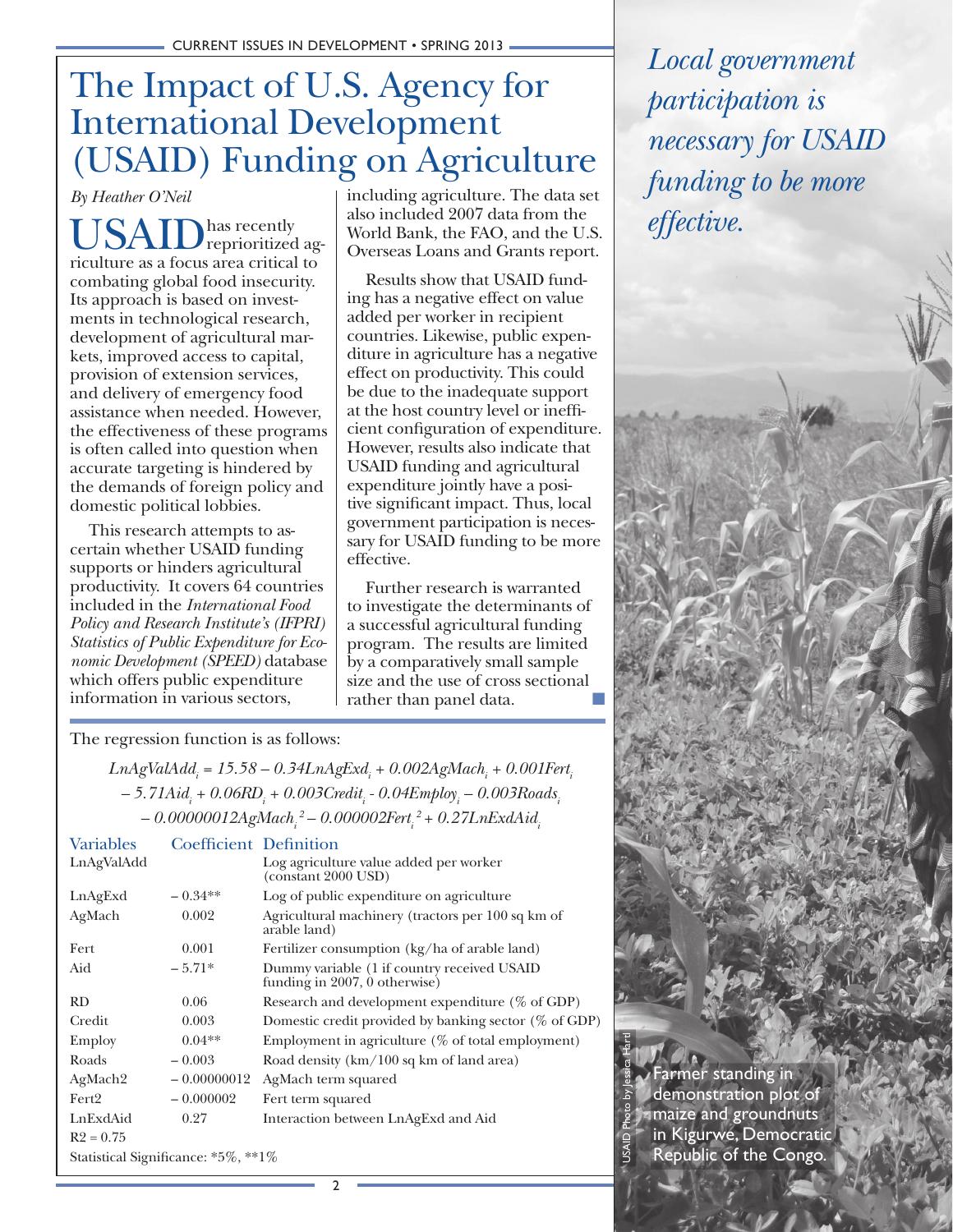## A Social and Political Examination of the Human Development Index

*By Brian Dutoi*

Theories of economics and political science indicate that individual well-being may be explained by a combination of wealth, equality, personal freedom, political freedom, and fairness in the public sector. The Human Development Index (HDI) is a single statistic based on life expectancy at birth, average years of schooling, expected years of schooling and gross national income per capita. Taking HDI as an accurate measure of well-being and employing common measures of income, inequality, freedoms, and corruption, this empirical paper finds strong support for these theories. The first two characteristics — income and inequality deal with societies' resources and their relative availability among the populations. The second two — freedoms and corruption deal with individuals' abilities to live freely, express themselves politically, and not have that political expression sidelined by the selfinterest of public officials.

Gini coefficient is used as a measure of inequality. Yearly Gini coefficients are not available from a single source so samples from multiple sources during the decade 2002-2012 were used, making the assumption that inequality changes slowly. The method of calculating Gini coefficient — with income or expenditure data — is tracked with a dummy variable. The other variables are collected for 150 countries for the year 2007 from the UNDP, Freedom House, and Transparency International websites. Because civil and political rights are collinear but theoretically important for different reasons, both are included through a single interaction term.

Results show that however the Gini coefficient was calculated, the relationship with HDI is always negative, matching intuition. The results for the corruption and freedom indicators also match intuition: less corruption and more freedom relate to higher HDI. Furthermore, the corruption and freedom measures were standardized to the same range as HDI, from zero to one, so their impacts can be compared directly. The results indicate that corruption has a larger effect on human development than freedom.  $\blacksquare$ 

The regression function is as follows:

| $H\!DI_{i} = 0.509 - 0.00398 G\!ini_{i} + 0.00213 G\!ini_{i} G\!ini_{i} S\!rcorner$ |  |
|-------------------------------------------------------------------------------------|--|
| $+ 0.113 PolRit_{i}CivLib_{i} + 0.424 Corrup_{i}$                                   |  |

| <b>Variables</b> | <b>Coefficient Definition</b> |                                                                                                                                                   |
|------------------|-------------------------------|---------------------------------------------------------------------------------------------------------------------------------------------------|
| <b>HDI</b>       |                               | Human Development Index                                                                                                                           |
| Gini             | $-0.00398**$                  | Gini Coefficient, used as a measure of inequality                                                                                                 |
| Gini*GiniSrc     | $0.00213**$                   | Gini coefficient interacted with the source of data<br>dummy, 1 for sources who used the income approach,<br>0 for those who used the consumption |
| PolRit*CivLib    | $0.11300**$                   | Political rights (ability of individuals to impact the<br>political process) interacted with Civil Liberties<br>(personal and social rights)      |
| Corrup           | $0.42400**$                   | Corruption Perception Index, based on opinions<br>gleaned from business people and analysts.<br>Higher values indicate less corruption            |
|                  |                               |                                                                                                                                                   |

 $R2 = 63.45\%$ 

\*\*Significant at 1% level, heteroscedasticity consistent standard errors